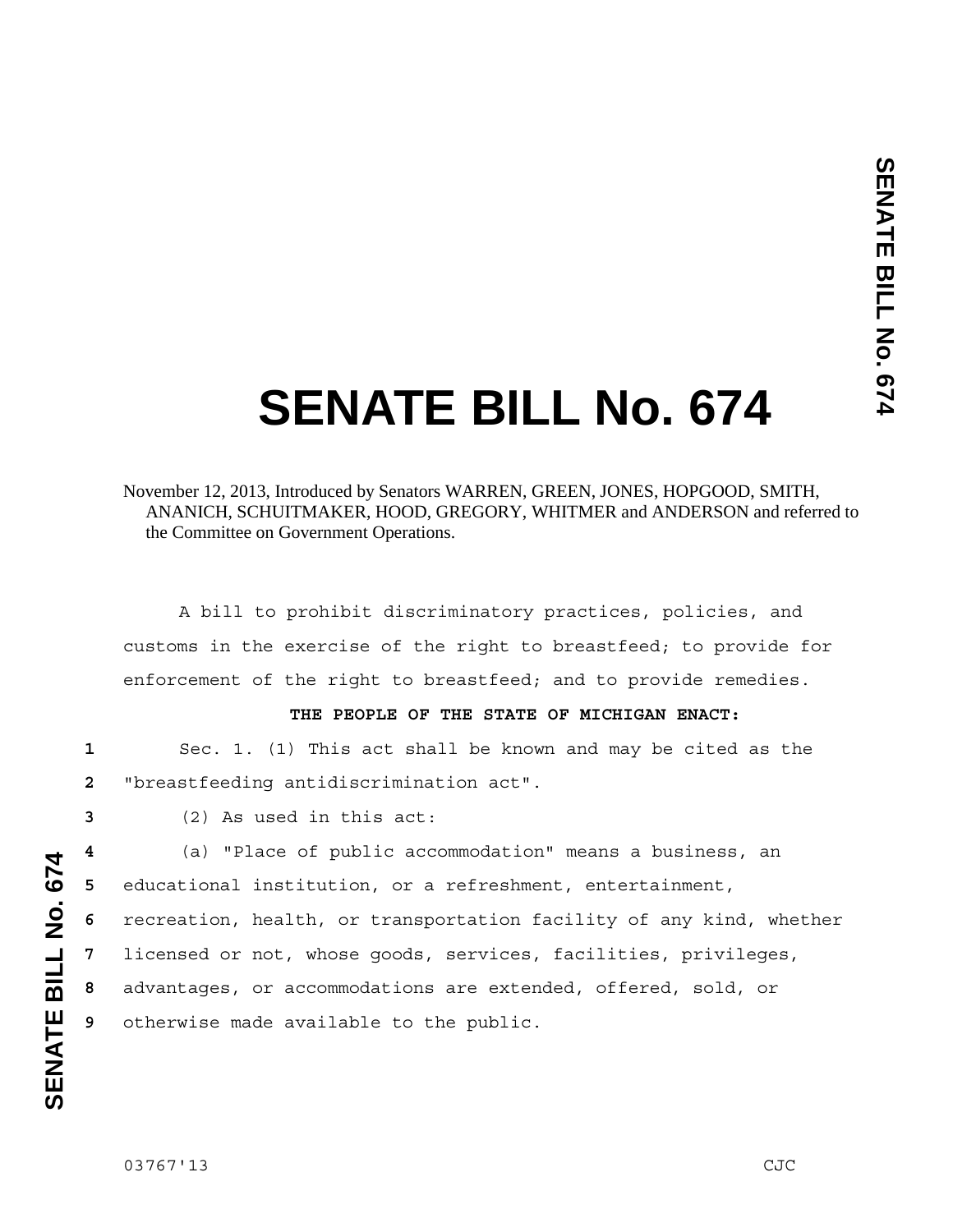(b) "Public service" means a public facility, department, agency, board, or commission owned, operated, or managed by or on behalf of this state or a subdivision of this state, by a county, city, village, township, or independent or regional district in this state, or by a tax-exempt private agency established to provide service to the public, except that public service does not include a state or county correctional facility with respect to actions or decisions regarding an individual serving a sentence of imprisonment.

Sec. 2. Except where expressly permitted by state or federal statute or a regulation promulgated thereunder, a person with control over a public accommodation or public service shall not do any of the following:

(a) Deny the full and equal enjoyment of the goods, services, facilities, privileges, advantages, or accommodations of a place of public accommodation or public service to a woman because she is breastfeeding a child.

(b) Print, circulate, post, mail, or otherwise cause to be published a statement, advertisement, notice, or sign that indicates any of the following:

(*i*) That the full and equal enjoyment of the goods, services, facilities, privileges, advantages, or accommodations of a place of public accommodation or public service will be refused, withheld from, or denied a woman because she is breastfeeding a child.

(*ii*) That a woman's patronage of or presence at a place of public accommodation is objectionable, unwelcome, unacceptable, or undesirable because she is breastfeeding a child.

## 03767'13 CJC